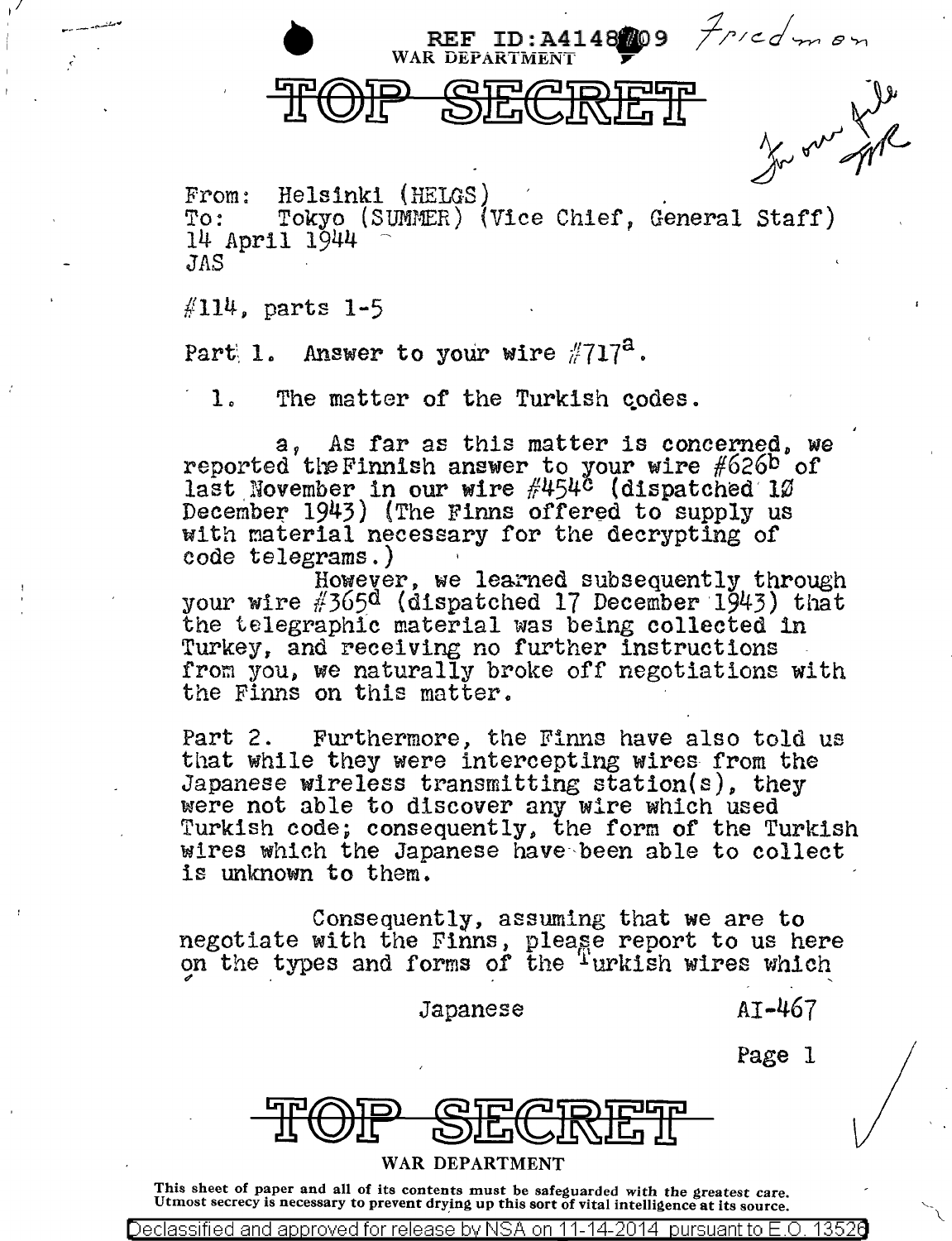

have been cdllected as well as telegraphic material dealing with this.

b. Turkish diplomatic codes vary in value depending upon the types and senders of the wires, but since by decrypting them we would be able to have a general idea of internal conditions in America, Britain, and Russia, their value is very great.

1

 $\setminus$ 

Part  $\overline{3}$ . 2. Exchange of material  $\overline{a}$ . It is necessary in the negotiations that we know the exchange material which you have pre-<br>pared; so please report this.

b. We can use any material you have in our negotiations with the head of the Finnish Scientific Espionage Agency. However, the people working on Russian codes and diplomatic codes of other countries work in a different place. In order to get any results in our inquiries from these people who are directly concerned with the work, it would facilitate our negotiations greatly if you were to prepare exchange material on Russian codes, particularly the Russian diplomatic codes.

Part 4. 3. Cooperation with Sweden.

f

a. Collaboration with the Swedes is difficult and the advantage is considered small.

Reasons:<br>1.

Sweden is a neutral country. However, her sympathies are pronouncedly anti-axis and therefore, the possibility is great that she is cooperating with the U.S. and Britain in this type of espionage.

Japanese

AI-467

Page 2



## WAR DEPARTMENT

This sheet of paper and all of its contents must be safeguarded with the greatest care.<br>Utmost secrecy is necessary to prevent drying up this sort of vital intelligence at its source.